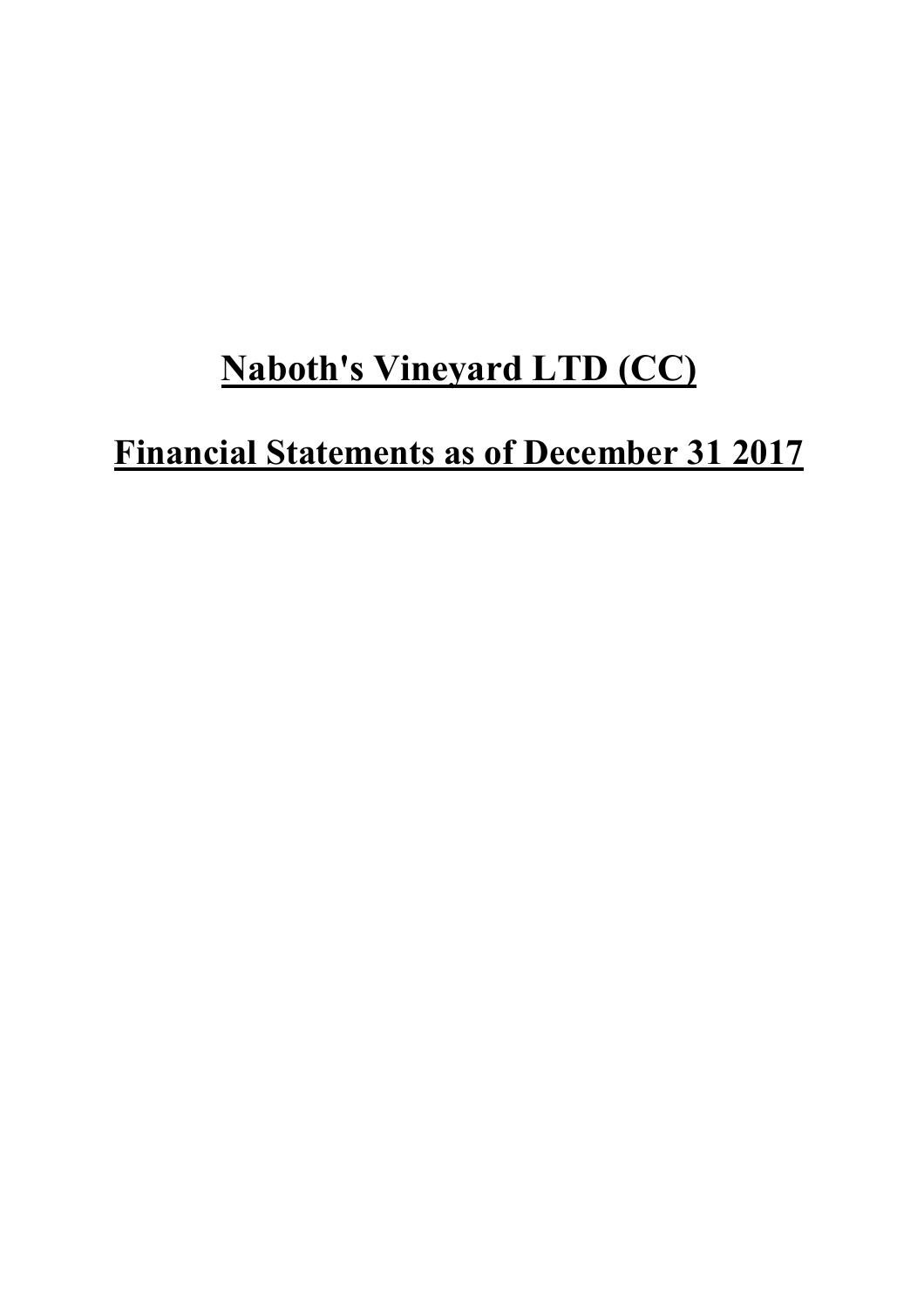# **Naboth's Vineyard LTD (CC)**

# **Financial Statements as of December 31 2017**

# **Table of Contents**

|                                      | Page                        |
|--------------------------------------|-----------------------------|
| Auditors' Report to The Shareholders |                             |
| <b>Balance Sheets</b>                | $\mathcal{D}_{\mathcal{L}}$ |
| <b>Statements of Activities</b>      | 3                           |
| Statement of Changes in Net Assets   |                             |
| Notes to the Financial Statements    | 5-9                         |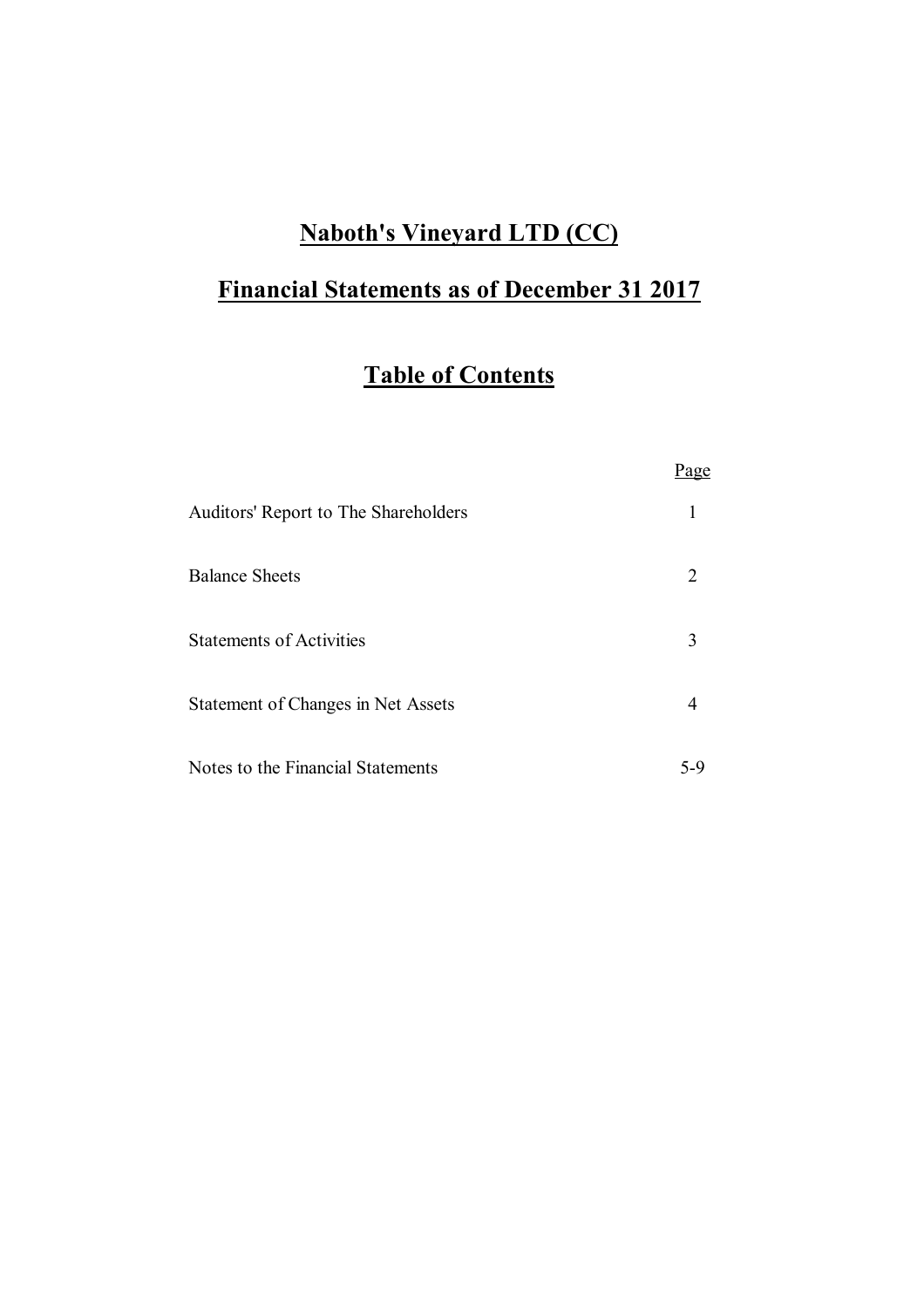



# **Auditors' Report**

# **To the shareholders of**

# **Naboth's Vineyard LTD (CC)**

We have audited the accompanying balance sheets of Naboth's Vineyard LTD (CC) (hereinafter: "the Company") as of December 31 2017 and 2016, the statement of activities and the statement of changes in net assets for each of the years then ended. These financial statements are the responsibility of the Company's board of directors and management. Our responsibility is to express an opinion on these financial statements based on our audits.

We conducted our audits in accordance with generally accepted auditing standards in Israel, including those prescribed by the Auditor's Regulations (Auditor's Mode of Performance)-1973. Those standards require that we plan and perform the audit to obtain reasonable assurance about whether the financial statements are free of material misstatement. An audit includes examination, on a test basis, of evidence supporting the amounts and disclosures in the financial statements. An audit also includes an assessment of the accounting principles used and significant estimates made by the board of directors and management, as well as evaluating the overall financial statement presentation. We believe that our audits provide a reasonable basis for our opinion.

In our opinion, the financial statements referred to above present fairly, in all material respects, the financial position of the Company as of December 31 2017 and 2016, the results of its activities and the changes in its net assets for each of the years then ended, in conformity with generally accepted accounting principles in Israel (Israeli GAAP).

**Ben David, Shalvi, Kop Certified Public Accountants, (Isr.)**

Jerusalem, \_\_\_\_\_\_\_\_\_\_\_\_ 2018

www.hdsk.co.il

info@hdsk.co.il

Ramat Gan Branch, 3 Hayezira St., S.A.P. Tower, Habursa area Tel 972.3.7787000 · Fax 972.3.5755055 · Zip 5252141

Jerusalem Branch, 11 Kiryat Mada St., Amot Building, Har Hotzvim Tel 972.2.5005555 · Fax 972.2.5005500 · Zip 9777611 · P.O. Box 45108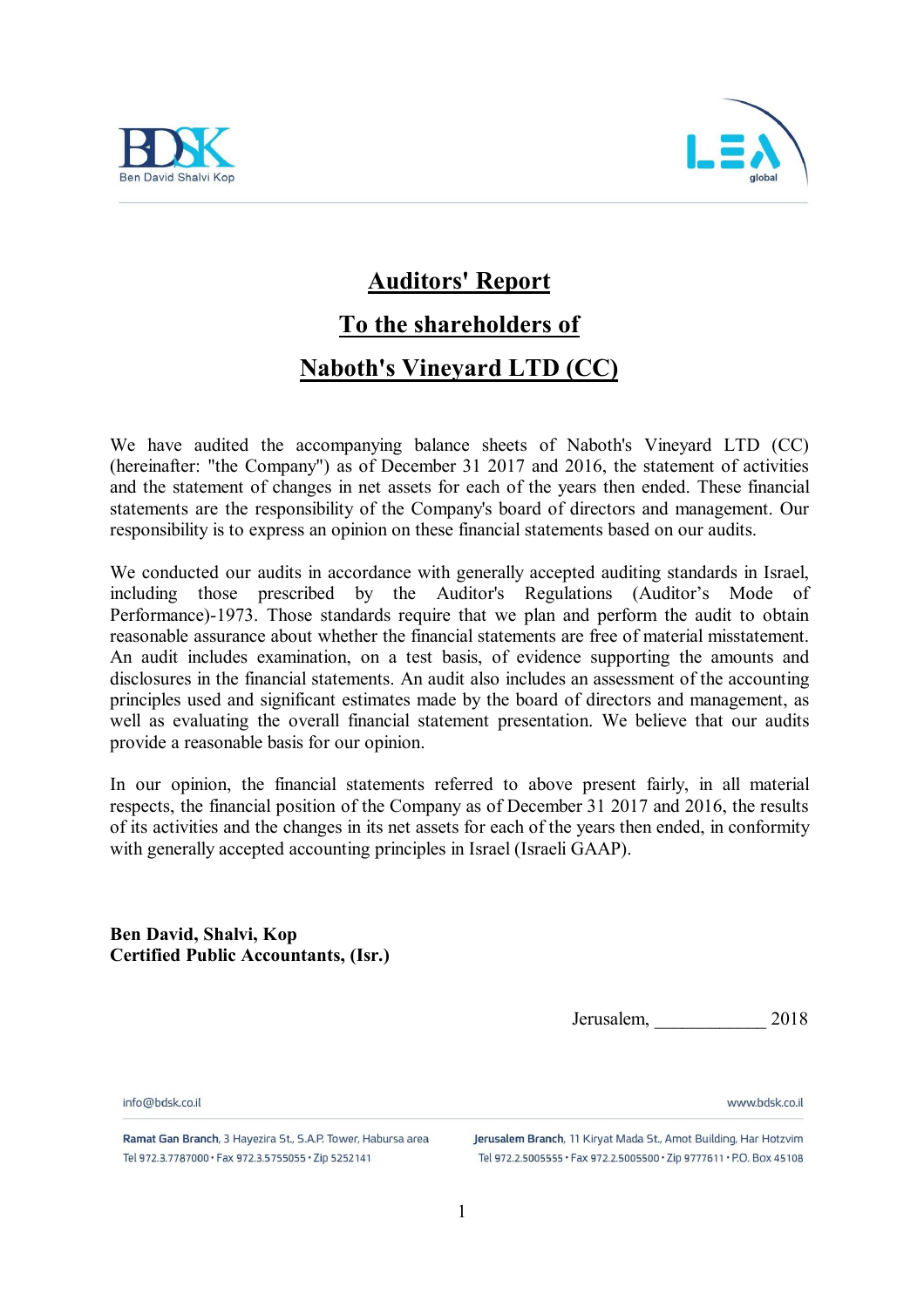## **Naboth's Vineyard LTD (CC) Balance Sheets (New Israeli Shekels)**

|                                          |                |         | As of December 31 |  |
|------------------------------------------|----------------|---------|-------------------|--|
|                                          | <b>Note</b>    | 2017    | 2016              |  |
| <b>Current Assets</b>                    |                |         |                   |  |
| Cash and cash equivalents                | 3              | 124,676 | 110,051           |  |
| <b>Fixed Assets, Net</b>                 | $\overline{4}$ | 73,228  | 2,655             |  |
|                                          |                | 197,904 | 112,706           |  |
| <b>Current Liabilities</b>               |                |         |                   |  |
| Creditors and credit balances            | 5              | 31,865  | 32,005            |  |
| <b>Long Term Liabilities</b>             |                |         |                   |  |
| Reserve for severance pay, Net           | 6              |         | 1,547             |  |
| <b>Net Assets</b>                        |                |         |                   |  |
| <b>Unrestricted Net Assets</b>           |                |         |                   |  |
| Used for current activities              |                | 72,064  | 36,351            |  |
| Used for fixed assets                    |                | 73,228  | 2,655             |  |
|                                          |                | 145,292 | 39,006            |  |
| <b>Temporarily Restricted Net Assets</b> |                | 20,740  | 40,141            |  |
| <b>Share Capital</b>                     | $\overline{7}$ | 7       | 7                 |  |
|                                          |                | 166,039 | 79,154            |  |
|                                          |                | 197,904 | 112,706           |  |

| Date | Member of the<br>Board | Member of the<br>Board |
|------|------------------------|------------------------|
|      |                        |                        |

### **The attached notes are an integral part of these statements.**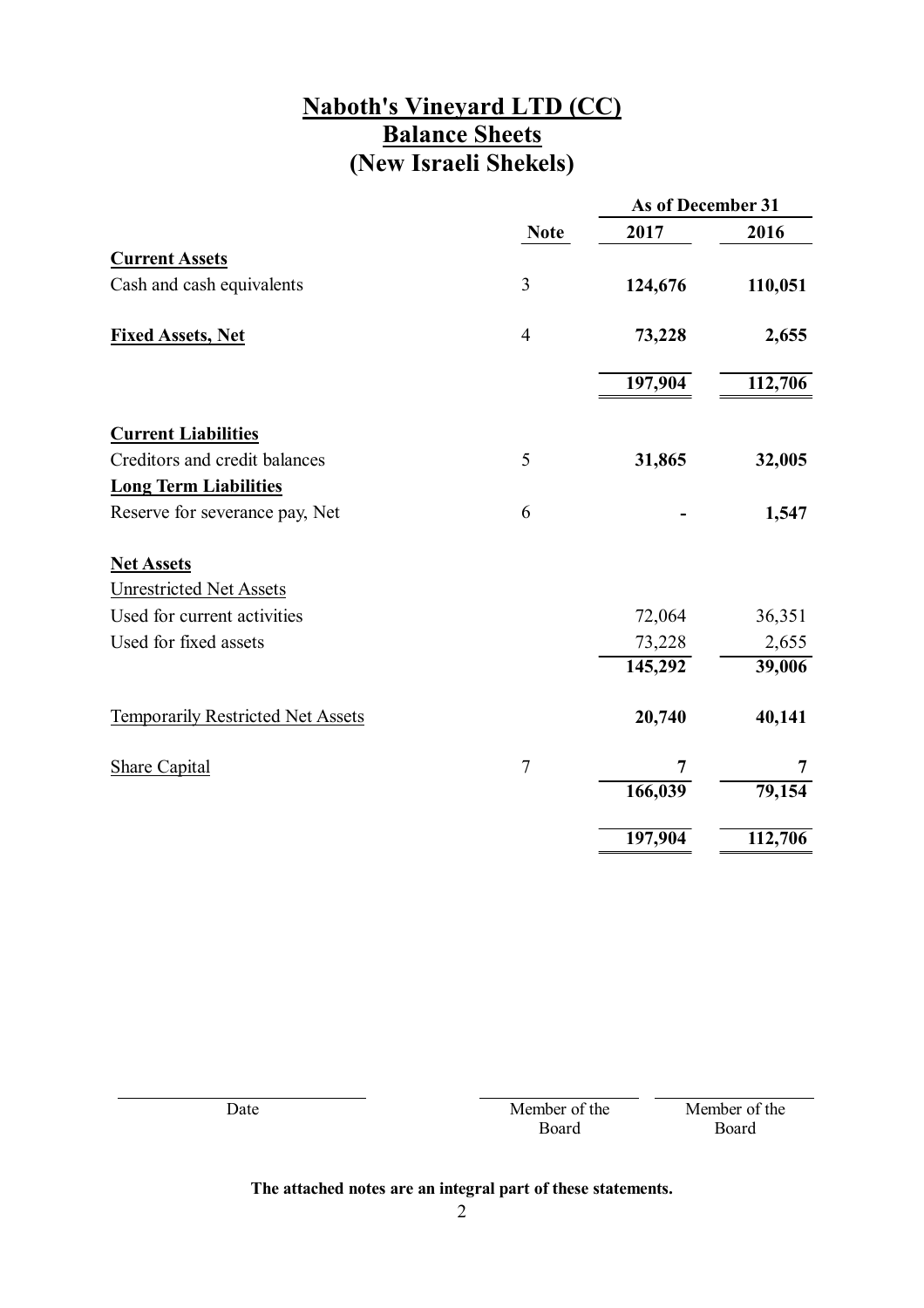### **Naboth's Vineyard LTD (CC) Statements of Activities (New Israeli Shekels)**

|                                     |             | <b>Year ended</b><br>December 31 |         |
|-------------------------------------|-------------|----------------------------------|---------|
|                                     | <b>Note</b> | 2017                             | 2016    |
| Activities turnover                 | 8           | 375,332                          | 346,944 |
| Cost of activities                  | 9           | 231,235                          | 289,540 |
| Net income from activities          |             | 144,097                          | 57,404  |
| General and administrative expenses | 10          | 37,294                           | 19,285  |
| Net income before financing         |             | 106,803                          | 38,119  |
| Net financial expenses              | 11          | 517                              | 989     |
| Net income for the year             |             | 106,286                          | 37,130  |

**The attached notes are an integral part of these statements.**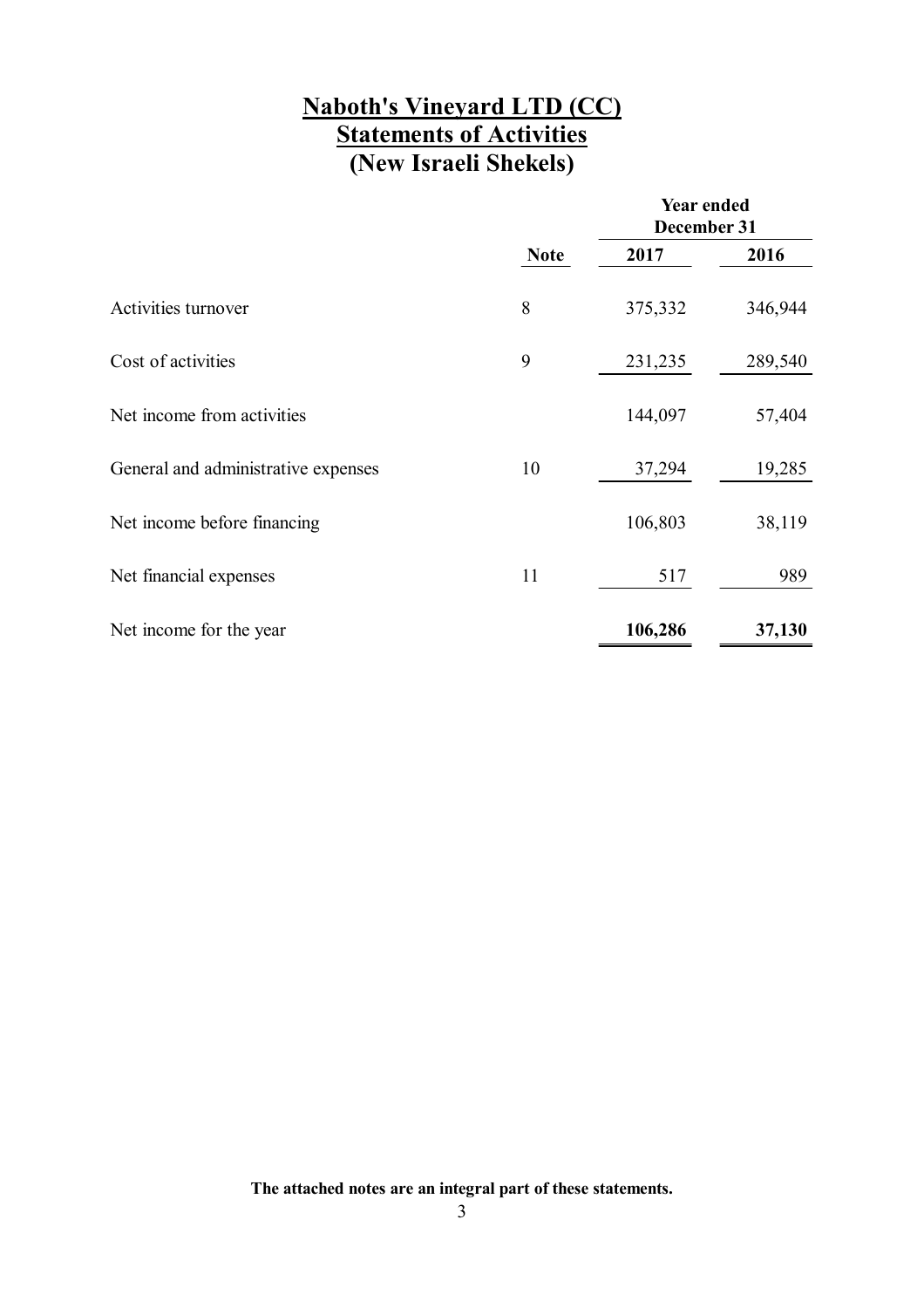### **Naboth's Vineyard LTD (CC) Statement of Changes in Net Assets (New Israeli Shekels)**

|                                                    |                                      | <b>Net Assets</b>                            |                                         |                         |              |
|----------------------------------------------------|--------------------------------------|----------------------------------------------|-----------------------------------------|-------------------------|--------------|
|                                                    | <b>Unrestricted</b>                  |                                              |                                         |                         |              |
|                                                    | <b>Used for</b><br><b>Activities</b> | <b>Used</b><br>for<br>Fixed<br><b>Assets</b> | <b>Temporarily</b><br><b>Restricted</b> | <b>Share</b><br>Capital | <b>Total</b> |
| <b>Balance as of January</b><br>1 2016             | (1, 431)                             | 3,307                                        | 46,951                                  | 7                       | 48,834       |
| Changes during the year                            |                                      |                                              |                                         |                         |              |
| Designated donations                               |                                      |                                              | 40,141                                  |                         | 40,141       |
| Net income for the year                            | 37,130                               |                                              |                                         |                         | 37,130       |
| Amounts released from<br>restriction to activities |                                      |                                              | (46, 951)                               |                         | (46,951)     |
| Transfer of unrestricted<br>amounts                |                                      |                                              |                                         |                         |              |
| Used for fixed assets                              | (1,219)                              | 1,219                                        |                                         |                         |              |
| To cover depreciation<br>expenses                  | 1,871                                | (1,871)                                      |                                         |                         |              |
| <b>Balance as of</b><br><b>December 31 2016</b>    | 36,351                               | 2,655                                        | 40,141                                  | 7                       | 79,154       |
| Changes during the year                            |                                      |                                              |                                         |                         |              |
| Designated donations                               |                                      |                                              | 20,740                                  |                         | 20,740       |
| Net income for the year                            | 106,286                              |                                              |                                         |                         | 106,286      |
| Amounts released from<br>restriction to activities |                                      |                                              | (40, 141)                               |                         | (40, 141)    |
| Transfer of unrestricted<br>amounts                |                                      |                                              |                                         |                         |              |
| Used for fixed assets                              | (72,990)                             | 72,990                                       |                                         |                         |              |
| To cover depreciation<br>expenses                  | 2,417                                | (2,417)                                      |                                         |                         |              |
| <b>Balance as of</b><br><b>December 31 2017</b>    | 72,064                               | 73,228                                       | 20,740                                  | 7                       | 166,039      |

**The attached notes are an integral part of these statements.**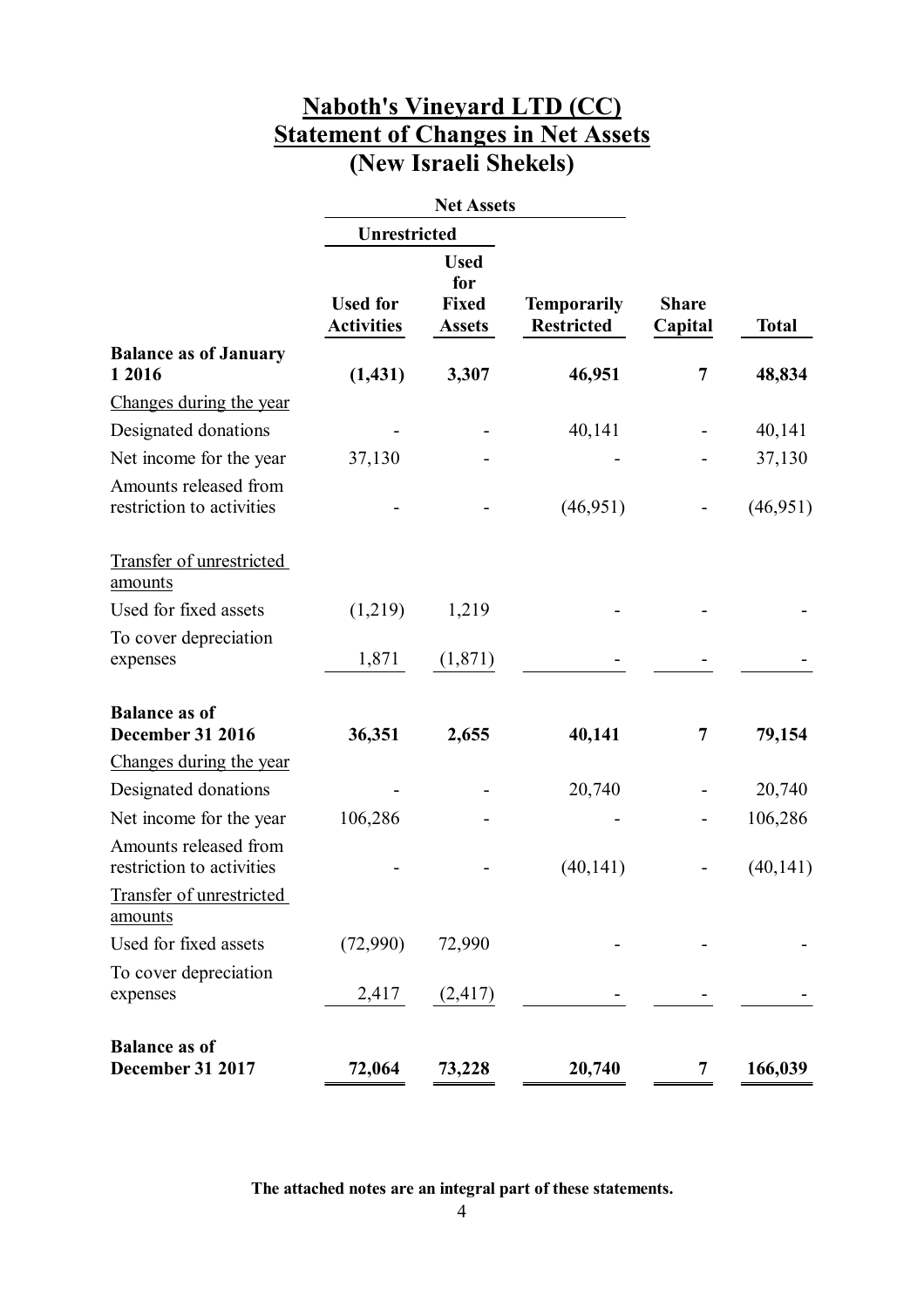### **Note 1 - General**

- A. Naboth's Vineyard LTD (CC) (hereinafter: "the company") was established in February 2012, and began operating on January 2014. The company's number is: 514732718.
- B. The company's goals are to explore different sides and aspects of Israel's policy in the field of land management in all territories under its control, and in particular the distribution of lands and confiscating them, the use of the lands and the supervision of the access to those lands.
- C. The company is recognized as a Not for Profit Organization by the V.A.T. Authorities and as a "public institution" as defined in section 9(2) of the Income Tax Ordinance.
- D. The Organization has a proper management confirmation form in 2018.

### **Note 2 - Significant Accounting Policies**

- A. The financial statements were prepared according to generally accepted accounting principles for non profit organizations and in accordance with Standard No. 5 of the Israeli Accounting Standard Board, regarding "accounting principles and financial reporting by nonprofit organizations."
- B. Historical Cost Convention

The financial statements were prepared on the basis of the historical cost convention and do not include the effect of changes in the general purchasing power of the Israeli currency on the results of the activities.

C. Cash and Cash Equivalents

The company considers all highly liquid investments, including short-term bank deposits (up to three months from date of deposit) that are not restricted as to withdrawal or use, to be cash equivalents.

D. Fixed Assets

Fixed assets are stated at cost less accumulated depreciation. The depreciation was calculated by the straight-line method over the estimated useful lives of the assets, as follows:

| Computers            | 33% |
|----------------------|-----|
| Electronic equipment | 15% |

### E. Indexation to Foreign Currency

Balances in or indexed to foreign currency are recorded at the exchange rate on the balance sheet. The dollar exchange rates for the dates of the financial statement are as follows: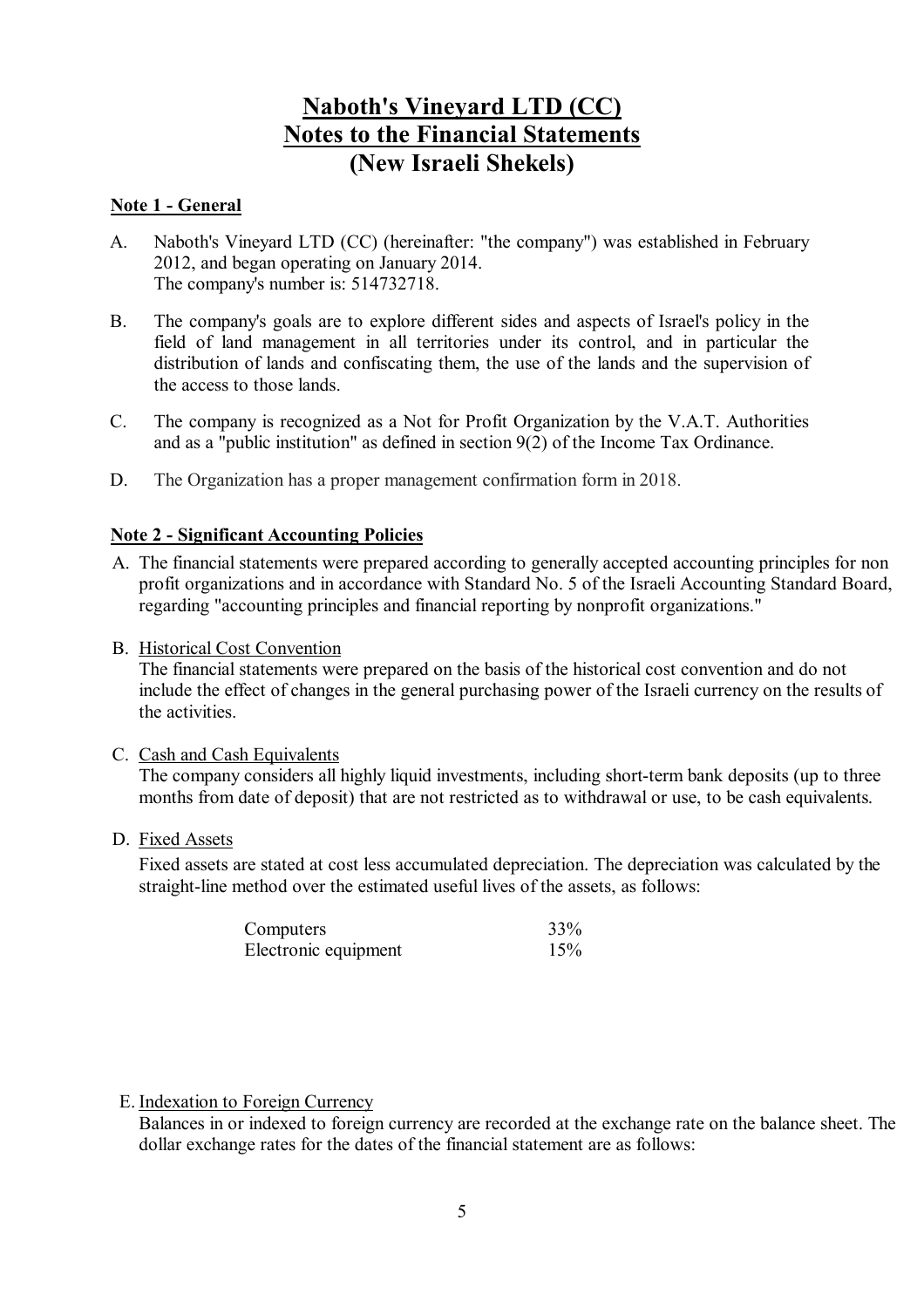### **Note 2 - Significant Accounting Policies (Cont.)**

#### **As of December 31**

| 2017   | 2016   |
|--------|--------|
| 3.4670 | 3.8450 |
| 4.1526 | 4.044  |
|        |        |

F. Statement of Changes in Cash Flow

The financial statements do not include a statement of cash flow, as such a statement would not add significant financial information to that already included in the financial statements.

#### **Note 3 - Cash and cash equivalents**

|                                     | As of December 31 |         |
|-------------------------------------|-------------------|---------|
|                                     | 2017              | 2016    |
| Cash in the bank - Israeli currency | 32,305            | 35,259  |
| Cash in the bank - foreign currency | 84,730            | 59,461  |
| Cash on hand                        | 7.641             | 15,331  |
|                                     | 124,676           | 110,051 |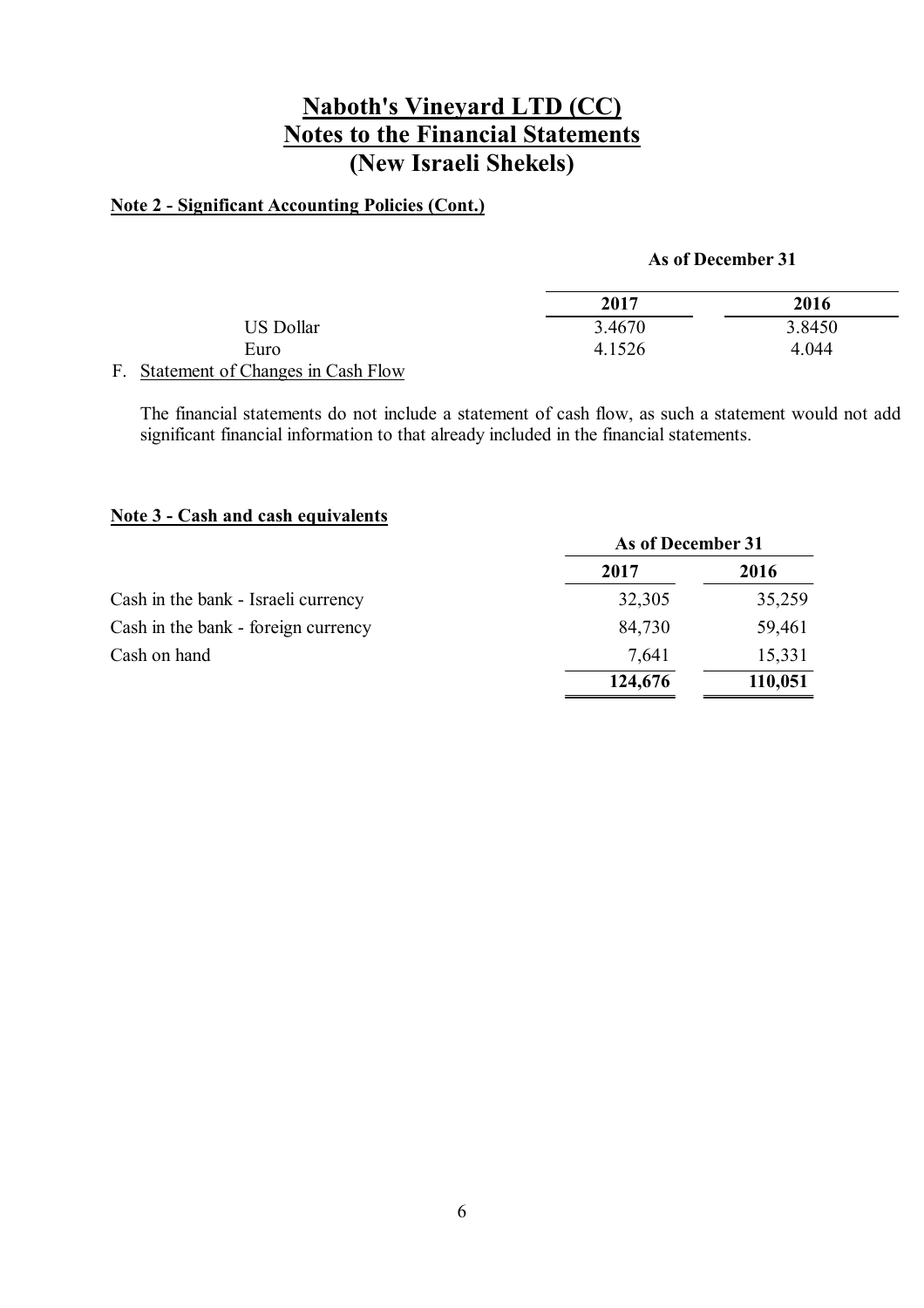### **Note 4 - Fixed Assets, Net**

|                                                    |                  | <b>Electronic</b> |              |
|----------------------------------------------------|------------------|-------------------|--------------|
|                                                    | <b>Computers</b> | equipment         | <b>Total</b> |
| Cost                                               |                  |                   |              |
| Balance as of January 1 2017                       | 4,599            | 2,568             | 7,167        |
| Additions during the year                          |                  | 72,990            | 72,990       |
| Balance as of December 31 2017                     | 4,599            | 75,558            | 80,157       |
| <b>Accumulated Depreciation</b>                    |                  |                   |              |
| Balance as of January 1 2017                       | 3,774            | 738               | 4,512        |
| Depreciation for the year                          | 825              | 1,592             | 2,417        |
| Balance as of December 31 2017                     | 4,599            | 2,330             | 6,929        |
| <b>Fixed Assets, Net as of December</b><br>31 2017 |                  | 73,228            | 73,228       |
| <b>Fixed Assets, Net as of December</b><br>31 2016 | 825              | 1,830             | 2,655        |

#### **Note 5 - Creditors and credit balances**

|                                    | As of December 31 |        |
|------------------------------------|-------------------|--------|
|                                    | 2017              | 2016   |
| Employees and related institutions | 24,845            | 24,985 |
| Expenses payable                   | 7,020             | 7,020  |
|                                    | 31,865            | 32,005 |

### **Note 6 - Reserve for severance pay, Net**

The reserve for severance pay is calculated according to the last salary of the employees and their seniority. The obligations for terminating the employee-employer relationship stated in the balance sheet, together with the pension plan cover the company's obligations upon termination of the employee-employer relations as of the date of the balance sheet.

#### **Note 7 - Share Capital**

|                                   | As of December 31 2015 |                           |
|-----------------------------------|------------------------|---------------------------|
|                                   | <b>Registered</b>      | <b>Issued and</b><br>Paid |
| Regular shares at 1 NIS par value | <b>100</b>             | ៗ                         |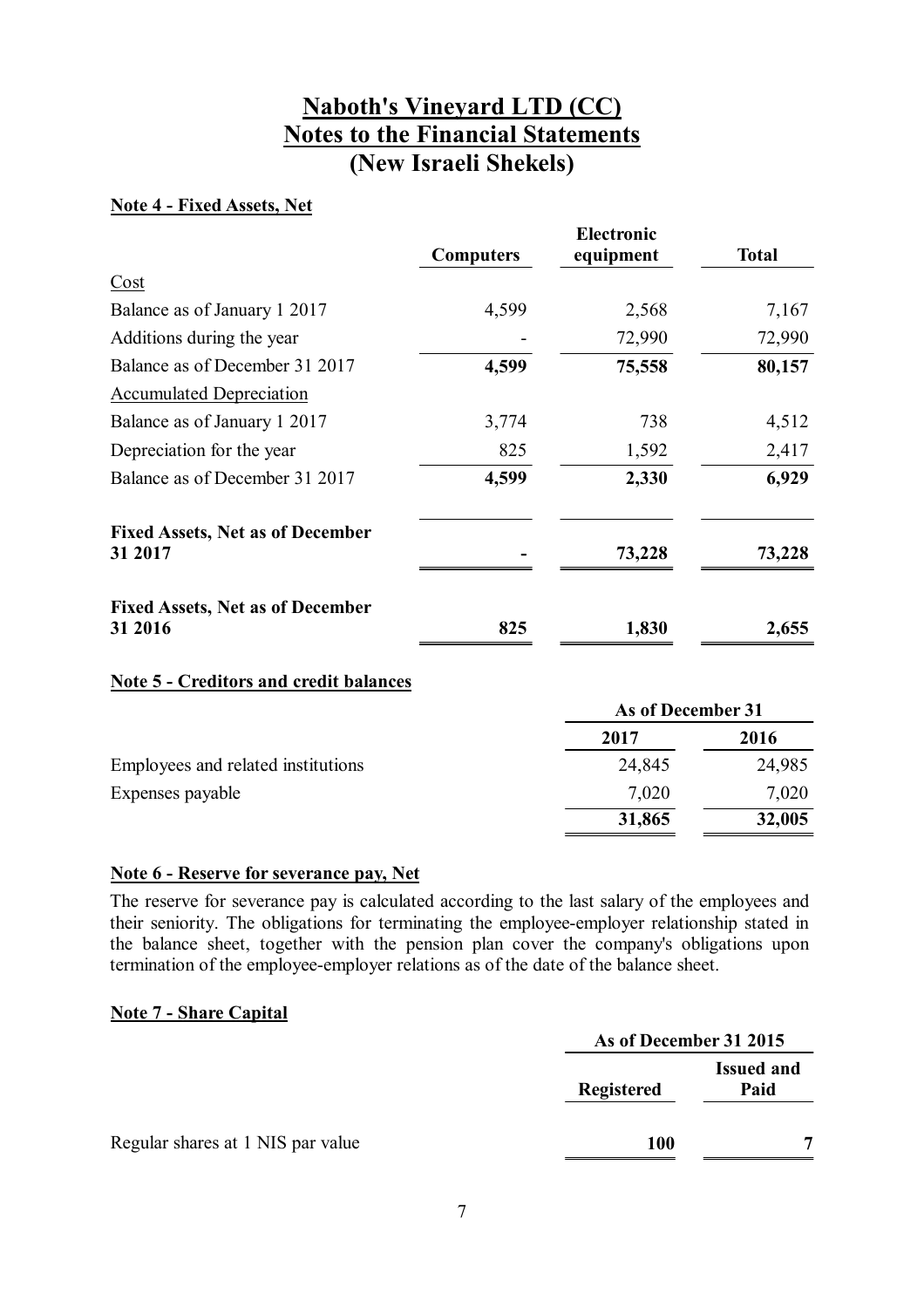### **Note 8 - Activities turnover**

|                                                  | <b>Year ended</b><br>December 31 |         |
|--------------------------------------------------|----------------------------------|---------|
|                                                  | 2017                             | 2016    |
| Donations in Israel                              | 188,340                          | 242,165 |
| Donations from abroad                            | 146,851                          | 57,828  |
| Amounts released from restriction for activities | 40,141                           | 46,951  |
|                                                  | 375,332                          | 346,944 |

### **Note 9 - Cost of activities**

|                                                       | <b>Year ended</b><br>December 31 |         |
|-------------------------------------------------------|----------------------------------|---------|
|                                                       | 2017                             | 2016    |
| Salaries, payments for lecturers and related expenses | 139,470                          | 88,257  |
| Tours and transportation                              | 54,801                           | 19,181  |
| Publication and dissemination of information          | 35,964                           | 13,553  |
| Petitions for freedom information                     | 1,000                            | 10,000  |
| Activity in the field                                 |                                  | 158,549 |
|                                                       | 231,235                          | 289,540 |

### **Note 10 - General and administrative expenses**

|                               | <b>Year ended</b><br>December 31 |        |
|-------------------------------|----------------------------------|--------|
|                               | 2017                             | 2016   |
| Professional fees             | 19,520                           | 12,312 |
| Salaries and related expenses | 7,654                            |        |
| Maintenance                   | 3,833                            | 1,480  |
| Depreciation                  | 2,417                            | 1,871  |
| Office expenses               | 1,876                            | 298    |
| Fees                          | 1,116                            | 1,120  |
| Communications                | 878                              | 2,204  |
|                               | 37,294                           | 19,285 |